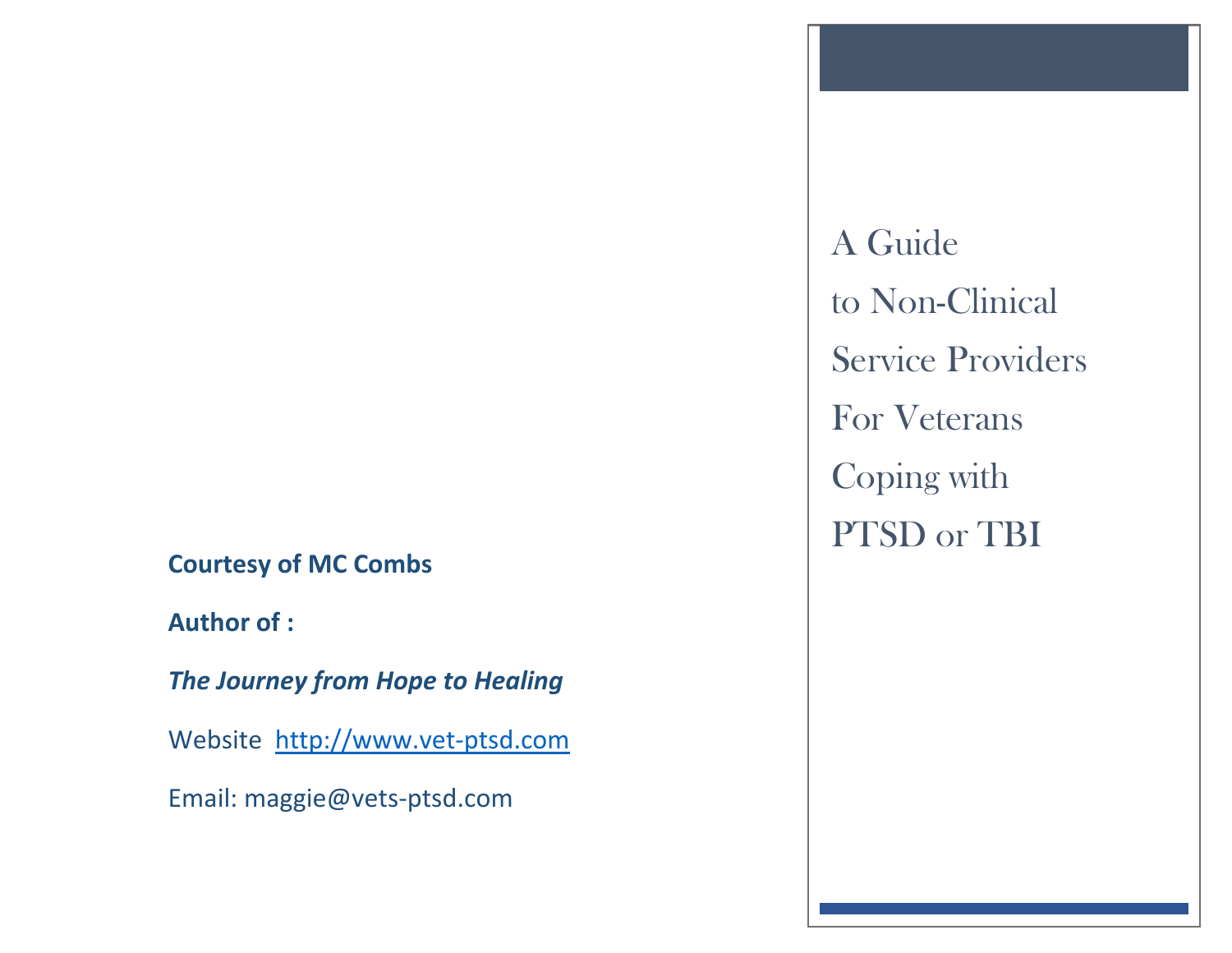# **Directory Information**

The service organization in the book, *The Journey from Hope to Healing* is fictitious. However, there are many nonprofit groups that provide outstanding programs that successfully help veterans suffering with PTSD to return to enjoyable and productive lives.

This booklet provides the names, locations and contact information for a number of these service providers. They all have websites and more detailed information is available online. While there are several different methodologies, their focus is primarily on non -clinical programs that employ several different activities that together have proven successful in the treatment of PTSD.

Many of these programs are completely without any cost to the veterans, including paid travel expenses. They are funded by foundations and the people who contribute to help care for those to whom we all owe so much. Many employ veterans who themselves have learned how to live successfully after treatment in one of these types of post traumatic programs. Only the Wounded Warrior Project's PTSD treatment programs are in clinical settings, but they too have learned to successfully integrate multiple non -clinical elements with their clinical approach.

I hope, if you know a veteran who is struggling with PTSD, You will give them this booklet and encourage them to access the help they need to begin to live and enjoy their life again.

## **Service Providers : Location & Phone**

One specific non -clinical Program for veterans with PTSD is available in seven locations around the Nation. It is called Warrior Pathh (Progressive and Alternative Training for Healing Heros) and includes one week of working with a highly trained staff at any of the seven locations and eighteen months of further learning, coaching and contact with each other. They are listed below and there is no cost to the veteran for this program.

### **1. Boulder Crest Foundation**

33735 Snickersville Turnpike, P.O. Bos 117 Bluemont, VA 20135 (540) 554 -2727 Bouldercrestfoundation.org

#### **2. Gratitude America**

P.O. Box 16956 Fernandina Beach, FL 32034 912 -674 -0332 GratitudeAmerica.org

- 3. **Camp Southern Ground** 100 Southern Ground Parkway Fayetteville, GA 30215 678 -561 -9615 [Pathh@CampSouthernGround.org](mailto:Pathh@CampSouthernGround.org)
- **4. The Travis Mills Foundation** 747 Western Ave. Manchester, Maine 04351 207 -480 -3490 Travismillsfoundation.org